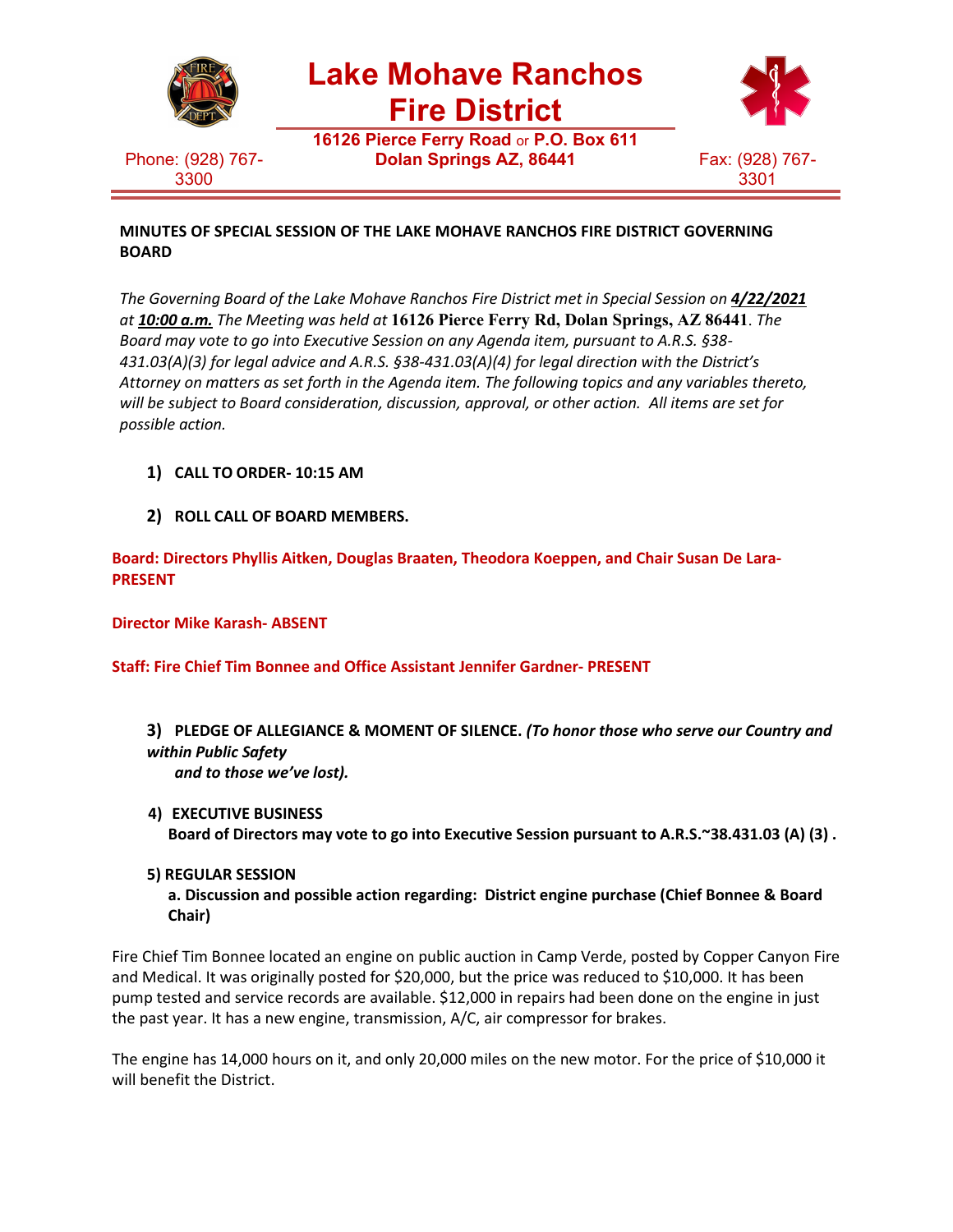Chair De Lara said that the District is in a cash position at the moment. Also, Gabe Buldra had mentioned that if the purchase was going to be made, it should be done before the start of the new budget year.

# **Motion: Purchase the Type 1 engine from Copper Canyon Fire and Medical- Director Aitken. Seconded: Director Koeppen**

**Vote: Directors Aitken, Braaten, Koeppen, and Chair De Lara- AYE.**

## **b. Discussion and possible action regarding: Past Employee Benefit Pay (Director Aitken)**

Director Aitken said that it was brought to the Board's attention in a previous meeting that there was a lack of action in May 2020 regarding Fire Chief Bonnee's benefits. The contract drawn up at that time needs to be honored. She said she would like a check drawn up today to cover the missing funds.

De Lara mentioned that the previous Board paid Attorney Wittington to draw up a contract to be used with any Fire Chief that was hired. There would be a guaranteed 5% pay increase upon contract renewal. It was later changed to 2.5%. De Lara then said that, when negotiating Fire Chef Tim Bonnee's contract for his previous employment, the District removed the clause with the automatic pay raise because of the problems encountered with a previous Fire Chief. They counterbalanced this decrease with benefits.

The Administrative Assistant from this time period was instructed to set up insurance and retirement for the Fire Chief on June 1<sup>st</sup> of that year. It was not done. Fire Chief Bonnee said he complained in October, in which the Board again instructed the Administrative Assistant to set up the benefit accounts. It was still not done.

Chair De Lara mentioned that the Administrative Assistant was not reprimanded, and a few months later Fire Chief Bonnee was dismissed.

The Fire Chief noted that \$8,619.91 was not paid by the District at the time of his previous employment. Director Braaten asked if this amount could be fed into a current retirement account, and Chair De Lara mentioned that it would be better to give the Fire Chief the amount directly.

## **Motion: Issue \$8,619.91 to Fire Chief Tim Bonnee in replacement of the funds lost at the time of separation from LMRFD: Director Aitken. Seconded: Director Koeppen**

#### **Vote: Directors Aitken, Braaten, Koeppen, and Chair De Lara- AYE.**

## **c. Discussion and possible action regarding: Doug Braaten comments on social media (Board Chair)**

Chair De Lara expressed concerns that Director Braaten made some comments on social media that the Attorney General would find issue with. If the Attorney General sees any violations, they may fine Board Members and the District.

According to the AG, complaints from social media posts need to be ignored. Chair De Lara brought up a couple of instances on social media that may be of concern, including a

| $\mathbf{X}$<br>---- <del>-</del> ---- |  |
|----------------------------------------|--|
| DC#                                    |  |